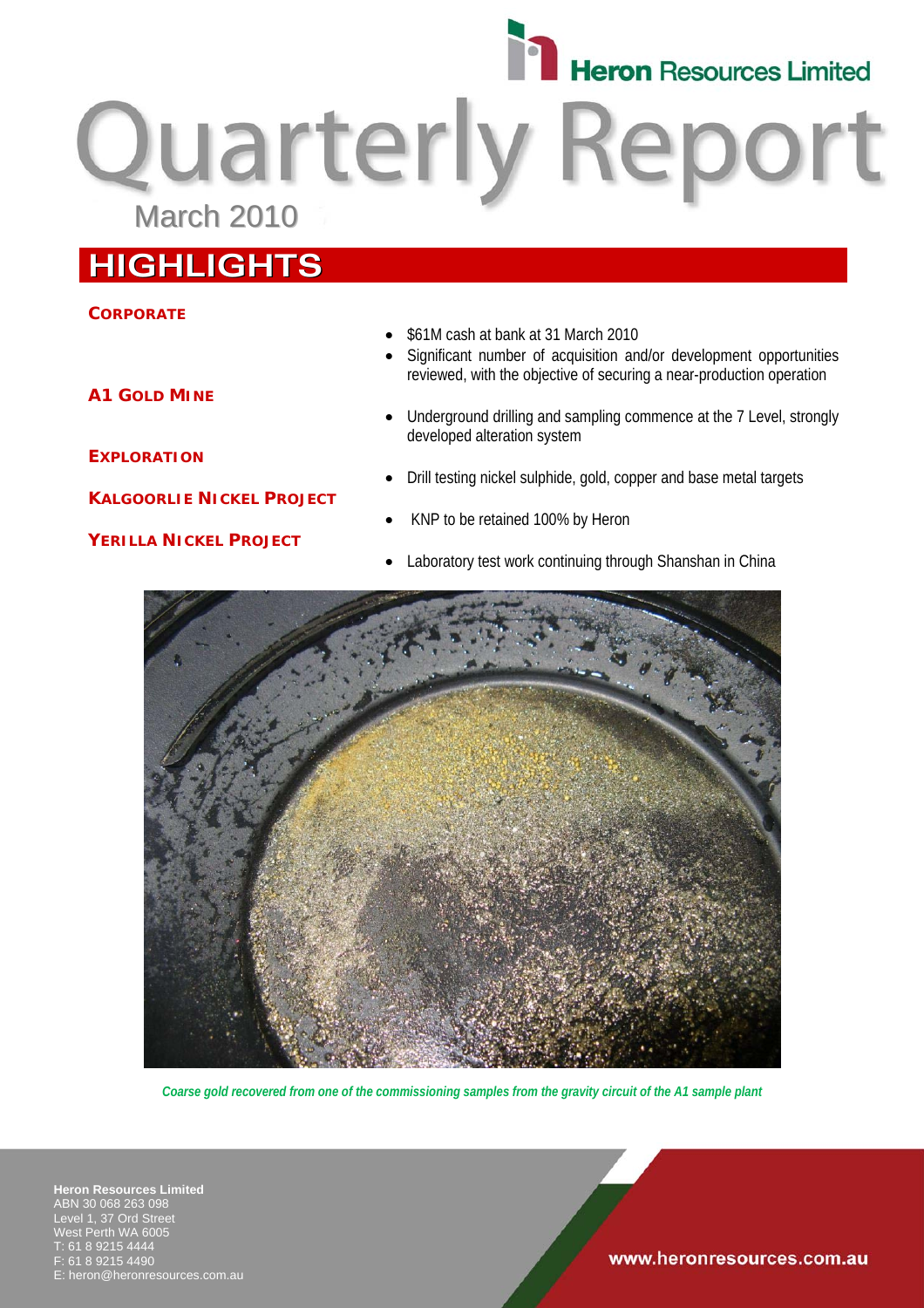# **A1 GOLD MINE**

### **A1 GOLD MINE (HERON OPTION TO PURCHASE 100%)**

#### **SAFETY**

To the end of March, the A1 site has operated for a total of 146 days loss time injury free. This is an excellent result for a start up underground mining operation and reflects a strong focus on safety from all employees, contractors and management. A strong safety management system is in place and subject to external independent audit. The first A1 Mines Rescue Team completed its training this quarter.

# **GEOLOGY AND DRILLING**

**GEOLOGY** The A1 gold mineralisation is hosted in a vertical dipping north plunging mafic dyke which outcrops intermittently through the leases. Mafic dyke hosted mineralisation is common in the Woods Point district of eastern Victoria and differentiates this district from the sediment-hosted saddle reefs encountered in central-western Victoria.

> In the upper levels gold mineralisation has been worked over a strike of 150 metres between the A1 south shaft and the A1 main shaft, however by the 14 Level mineralisation was developed over a strike length of nearly 400m and the host dyke is up to 80m wide across strike. One of the key exploration targets is the upward continuation of the mineralisation above the 14 Level. Two styles of gold mineralisation are recognised. Firstly high grade reef mineralisation which was the focus of previous mining and secondly lower grade stockwork mineralisation which was below the lower cut off grade dictated by the inefficient antiquated mining methods employed when the mine last operated.

> Heron believes the stockwork mineralisation may host gold at sufficient grade to be mined economically using modern small scale mechanised bulk mining methods and these stockworks are the main target of the current evaluation. Stockworks are reported from the 7, 10 and 14 Levels with those on the 14 Level reported as the highest grades from historic drilling. This historic drilling on the 14 Level includes hole DDH\_138 with 10m @7g/t Au and 5m @11.2g/t Au, Hole DDH 139 with 10.5m  $\omega$  5.7g/t Au and DDH 140 with 5.4m  $\omega$  13g/t Au all from stockwork zones. There are no available drill records for stockworks on either the 7 or 10 Levels.

> Access by Heron between the 7 and 4 Levels has confirmed the presence of stockwork on the 7 Level, with sampling having commenced to establish the potential grade of this zone. The zone is noted on the 6 Level and is reported from the 8 Level, providing good tonnage potential. This part of the mine was in closest haulage proximity to the old A1 mill and at times of constrained ore feed during the mine's 100 year history, 7 Level low grade and main A1 shaft mullock (grade around 2g/t Au) were the principle mill ore feeds.

> Gold mineralisation in both stockworks and reefs is expected to be free milling with a large proportion recoverable from gravity processing. Commissioning of Heron's sample gravity circuit using underground "mullock" is already confirming free gold (refer photograph on front page).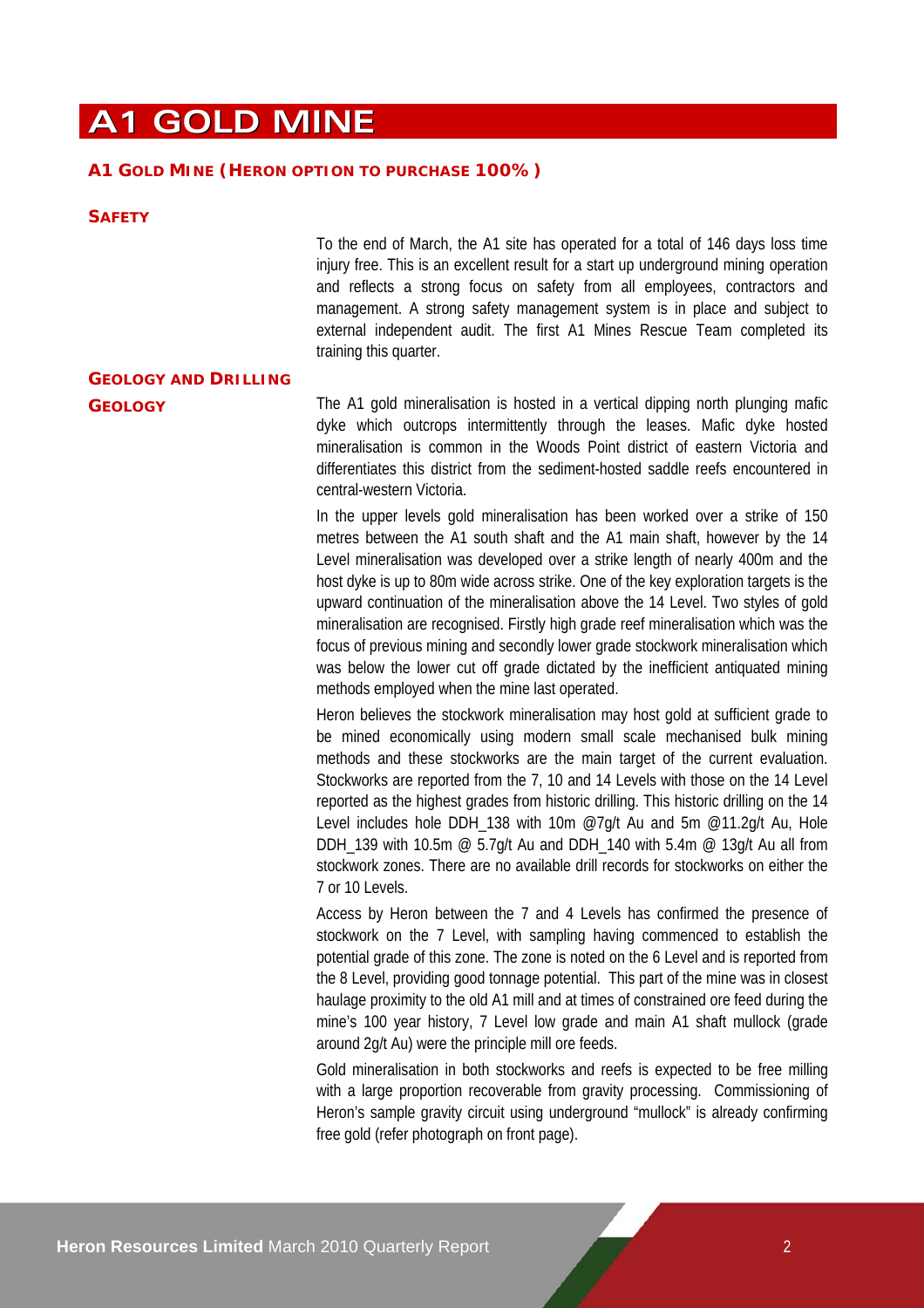**DRILLING** Drill access was established late in the quarter, with a total of 337m of core drilling completed in 6 drillholes. Drill core was logged and sampled, with gold analysis being undertaken via one kilogram Leachwell analysis technique at On Site Laboratory Services' laboratory in Bendigo Victoria. The majority of results are pending. The Leachwell technique allows for a larger sample to be analysed in comparison to fire assay; in this case one kilogram as against 50 grams.

> This larger sample minimises the impact of nugget effect on sample results providing a more representative assay result and is commonly used in deposits with coarse gold. Current orientation studies on samples from the A1 have indicated a move to 3kg Leachwell will further improve analytical estimates of gold grade.

> Drilling targeted the northern extensions of the host dyke on the 7 Level. Hole L7\_0001 intersected 6m of bleached altered dyke some 120m north of the historical workings and returned 0.6m of dyke grading 3.68g/t Au. This intersection is important as it demonstrates the presence of the dyke 260m above the known 14 Level stockwork zone. Exploration will work to identify where the width of dyke increases from the observed 6m on 7 Level to the 80m mapped on 14 Level. Areas of wider dyke are believed to correlate with strong development of reefs and stockworks and consequently gold grades.

> Stockwork zones were intersected from 8m to 13m in hole L7\_0004 associated with strong bleaching and sulphide alteration, assays are pending for this hole. Currently there are two diamond drill rigs operating underground which will move to a double shift drilling roster in the coming quarter as additional drill sites become available through decline development. A schematic long section of the mine is shown on figure 1 showing the location and orientation of drilling completed as red coloured drill holes.

> Access has been gained to the historic levels between the 7 and 4 Level and ground conditions observed are very good. Historic stopes are typically 2m to 3m in height and estimates of extracted tonnes of mineralisation are up to 13,000 tonnes per stope.

> Mapping and face sampling has commenced on the 7 Level access and stopes with a total of 150 samples collected. A further 150 samples are planned to be collected from historic workings on the 7 Level. Samples were taken as chipped channels from the face, sampled to geological boundaries, samples weighed between 3 and 6 kg.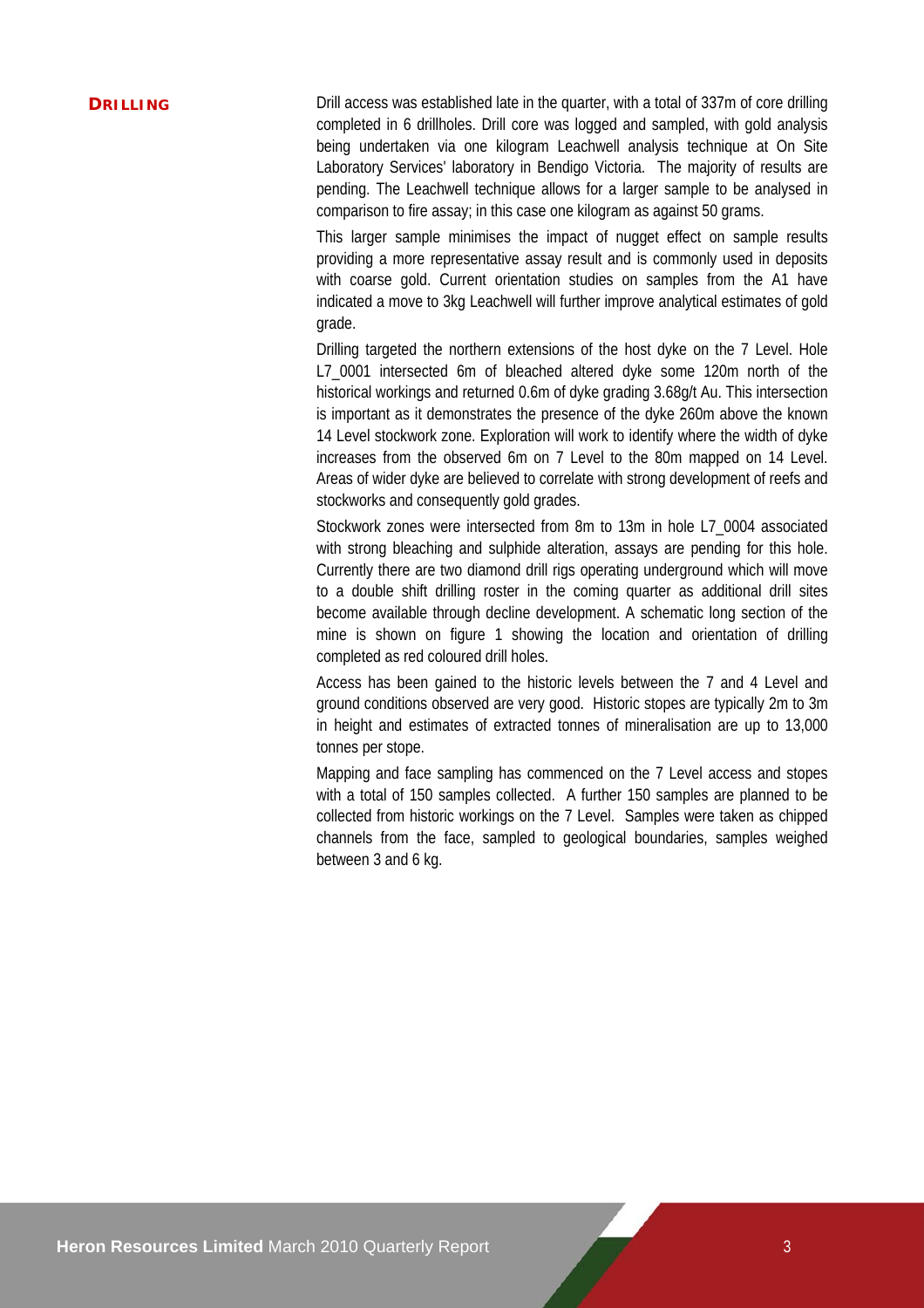

*Figure 1 - Location and orientation of drilling completed (Green area - Dyke, Red/Brown - Areas of previous development, Blue lines – existing development)* 

These were processed by 1kg Screen Fire Analysis. A total of 32 samples reported results above 1 g/t Au with a peak assay of 41.4g/t reported from a laminated quartz reef within a stope pillar (indicating the style of grade historically recovered). Anomalous mineralisation was identified over 100m of strike length in the 7L drive, with a best result of 1m @14.9g/t in a extensional quartz vein and 1m @ 7.5g/t in the stockwork zone. Bulk samples of the laminated reefs and stockworks will be collected in the coming quarter, for processing through the newly commissioned A1 gravity circuit. This will provide more quantitative grade estimates.

The 7 Level was the main access route to the mine for at least 100 years of operations. Levels above and including the 7 Level also had the lowest cost of ore extraction since no shaft haulage was required to get the ore to surface. Therefore identifying remnant ore on these upper levels is surprising and positive indication for finding additional remnant ore outside the main stockworks targets.

A zone of stockwork mineralisation was mapped and sampled over 80m along the 7 Level adit, returning results ranging from 0.2g/t to 7.5g/t. This stockwork has been observed on the 6 Level suggesting at least 30m of vertical extent. Historic records report the stockwork on the 8 Level extending it downwards for a further 30m. Drilling is planned to determine the cross strike dimensions of this zone along with a more detailed sampling program in the coming quarter. The confirmation of the first of the stockwork mineralisation zones is encouraging. Further work is being undertaken to accurately determine the grade of this zone.

The flow of drilling and face sampling results will increase during the coming quarter as further drill positions become available.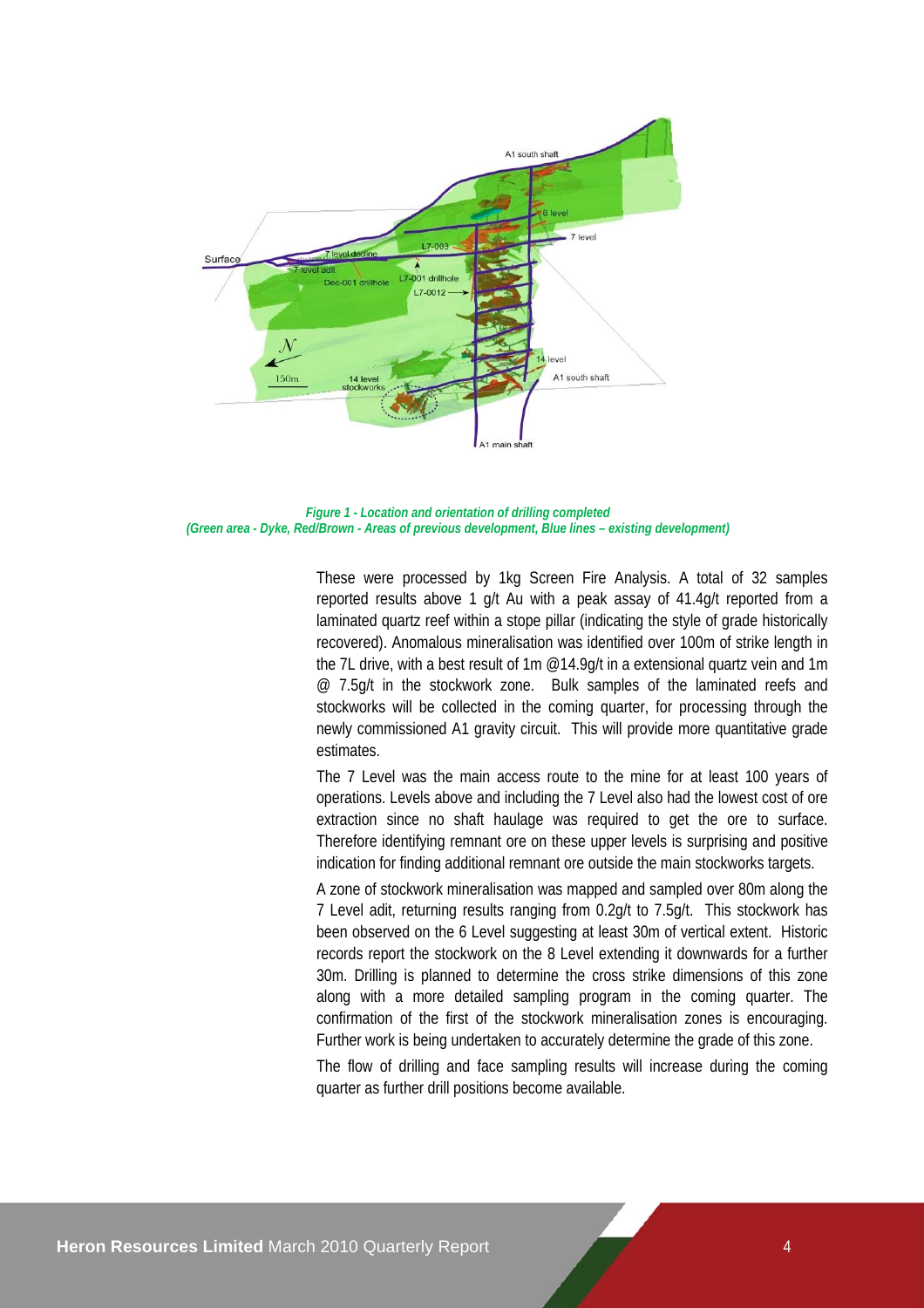| <b>SAMPLE</b><br><b>PREPARATION</b><br><b>AND GRAVITY GOLD</b> | To mitigate the effect of nugget gold impacting the estimation of grade a small<br>crushing and gravity separation plant has been installed on site under the<br>supervision of the company's metallurgists. To assist in estimation of grade a<br>larger sample between 25 and 200kg is taken from the zone of interest<br>underground and crushed to a nominal 0.6mm prior to processing through a small<br>gravity circuit to remove the coarse gold for separate analysis. The coarse gold<br>recovered from one of the 26kg commissioning samples from waste left in a 7<br>Level stope is shown on the cover photograph. By total assay of the gravity<br>recovered fraction and analysis of the tail sample, the sample head grade is<br>calculated and the adverse impact of small sample size and coarse gold is<br>mitigated. This plant is capable of processing between 200 and 300kg of sample<br>per day and will play an increasingly important role as drilling and face sampling<br>identifies areas where coarse gold grade estimation is required.                                                                                                                                                                                                                                                                            |
|----------------------------------------------------------------|--------------------------------------------------------------------------------------------------------------------------------------------------------------------------------------------------------------------------------------------------------------------------------------------------------------------------------------------------------------------------------------------------------------------------------------------------------------------------------------------------------------------------------------------------------------------------------------------------------------------------------------------------------------------------------------------------------------------------------------------------------------------------------------------------------------------------------------------------------------------------------------------------------------------------------------------------------------------------------------------------------------------------------------------------------------------------------------------------------------------------------------------------------------------------------------------------------------------------------------------------------------------------------------------------------------------------------------------------|
| <b>SURFACE</b><br><b>INFRASTRUCTURE</b>                        | Site infrastructure was completed this quarter with connection of grid power and<br>services connections. The sample preparation facility (for processing bulk samples<br>to ameliorate coarse gold sampling issues) was installed and commissioned this<br>quarter. Additionally a drill core preparation facility was commissioned.                                                                                                                                                                                                                                                                                                                                                                                                                                                                                                                                                                                                                                                                                                                                                                                                                                                                                                                                                                                                            |
| <b>DECLINE DEVELOPMENT</b>                                     | To the end of March a total of 292m of decline development has been achieved.<br>Although water quality in the mine is generally close to potable standard, higher<br>than expected contaminant levels in the mine water require the addition of a<br>metals extraction water treatment plant which is currently going through<br>permitting. Dewatering is now scheduled to re-commence at the end of August.<br>To bring forward drill testing of the important 14 Level target zones and to obtain<br>the best drilling orientation for the ore body, a drill drive is being established along<br>the strike of the dyke on the 7 Level. This has a number of benefits including:<br>not impeded by dewatering or decline development rates;<br>providing a drilling angle which is better suited to the dip of the veins giving<br>greater probability of maximising intercepts;<br>drilling predominantly in dyke increasing the exploration value of the holes;<br>and<br>early drill positions are well suited to test the 14 Level northern dyke and<br>stockworks earlier in the programme, which represent one of the better<br>known targets.<br>At the end of April, the 7 Level drill drive access and first drill cuddy has been<br>completed, and the drill drive is being pushed south along the dyke towards the<br>main shaft. |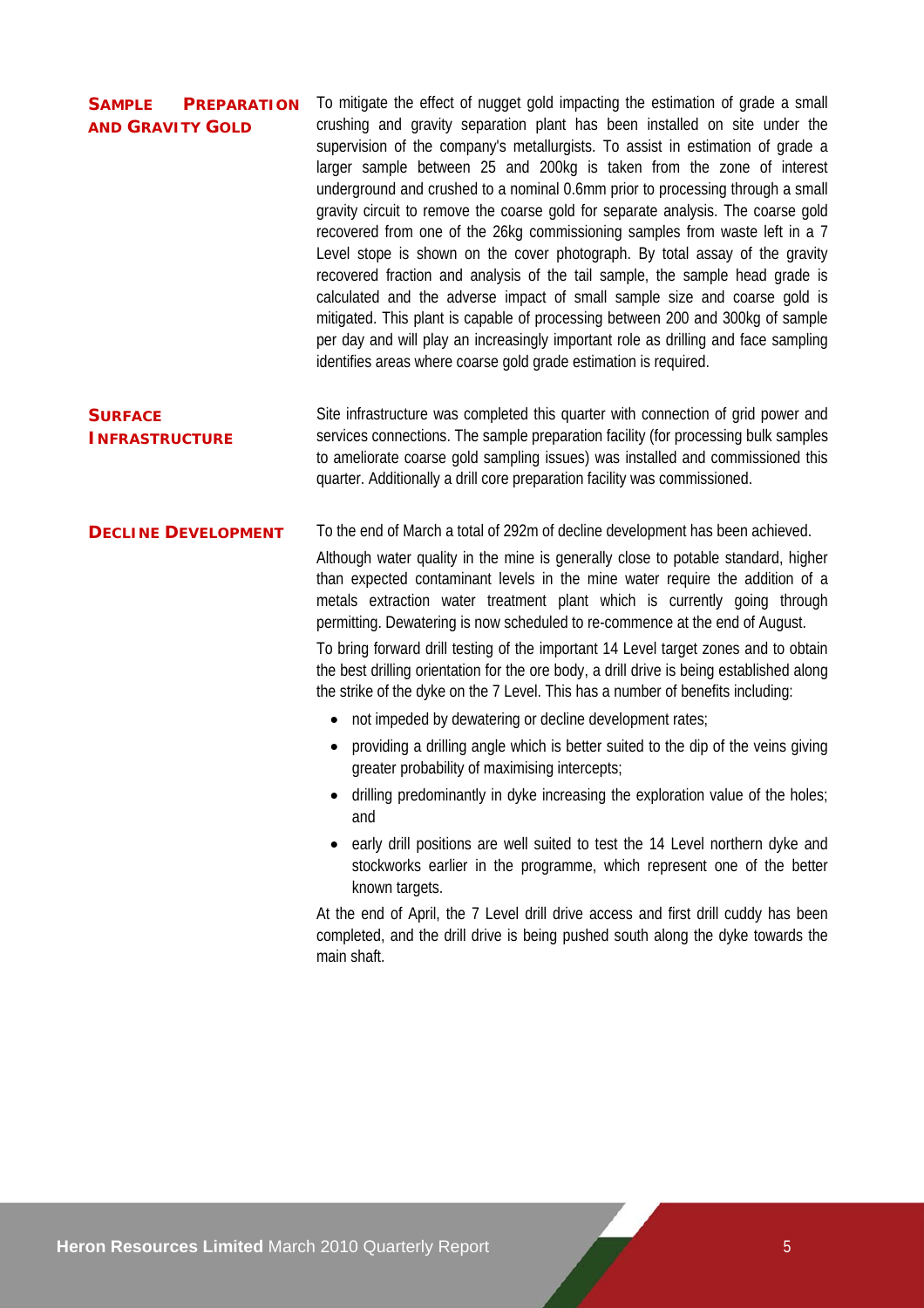## **STUDIES AND PERMITTING**

A second round of community consultation for the project was held with the local communities of Gaffneys Creek, Woods Point and Jamieson/Kevington. Generally the local communities are very supportive of the project. The Company has greatly appreciated this community input.

Ecology and flow modelling studies have been conducted for Raspberry Creek near A1 in support of the EPA water treatment plant Works Approval application.

Water treatment testwork has been completed by a number of vendors for the design and specification of a water treatment plant.

An option study analysing the relative benefits of two available sites for waste rock and tailings storage has been completed. Preliminary site surveys have been completed covering Aboriginal and European heritage, Flora and Fauna, with focus on the sites being investigated for future waste rock and tailings storage. No significant issues have been uncovered for either site, and evaluation of the favoured option is continuing based on technical merits.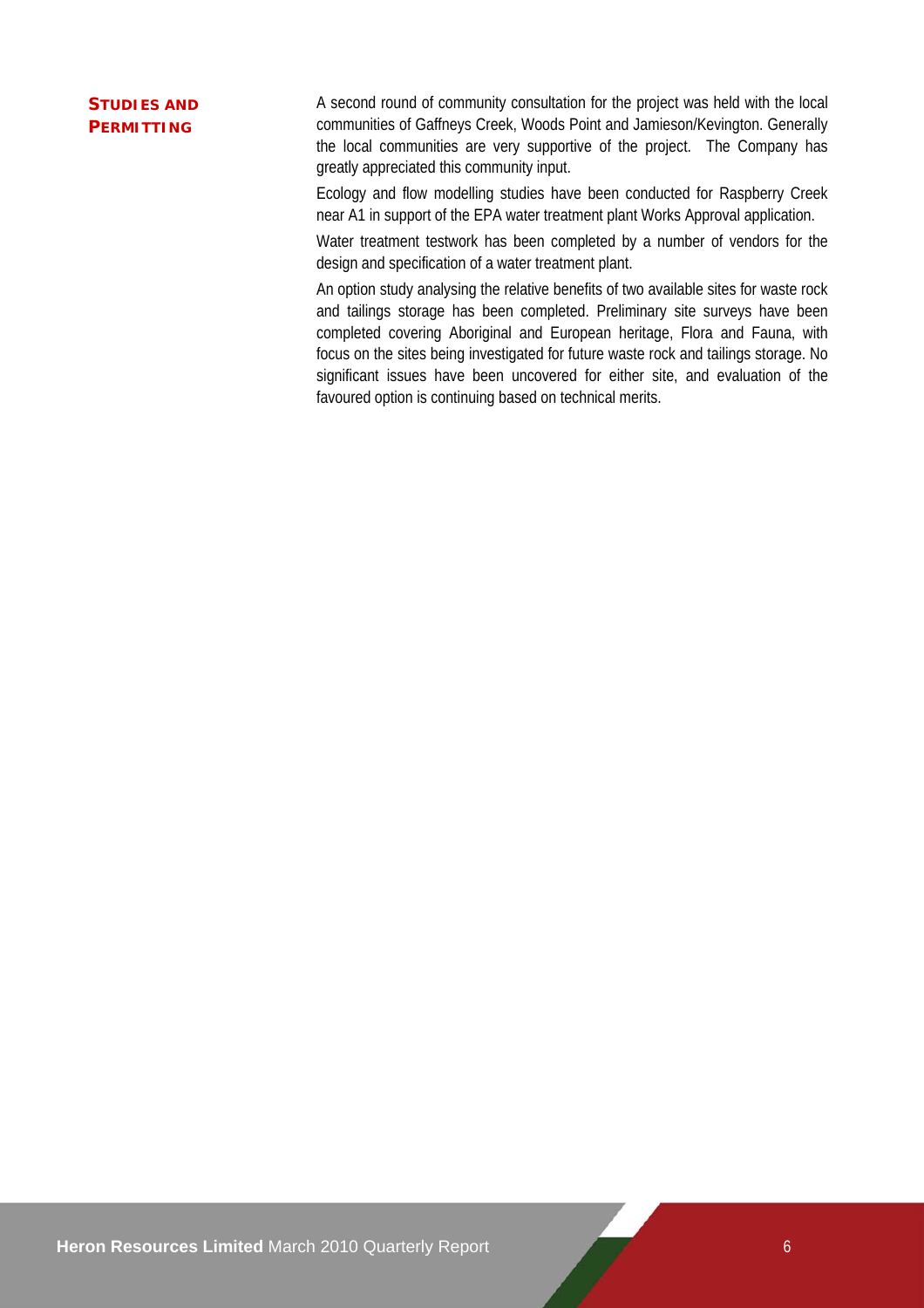# **EXPLORATION PROJECTS**



#### **ROCKY GULLY NICKEL PROJECT**





An RC drill program consisting of 21 planned holes commenced at the Company's Rocky Gully Nickel Project, located some 80km north-west of Albany, Western Australia. The primary target is a first order Versatile Time Domain Electromagnetic (VTEM) anomaly coincident with anomalous surface soil and laterite geochemistry and an aeromagnetic anomaly interpreted to represent a ultramafic intrusive. Surface sampling identified coherent anomalies of nickel to 836 ppm copper to 652 ppm and platinum and palladium to 8 ppb.

The rocks of the Albany–Fraser mobile belt are Proterozoic in age (1350–1140 Ma) which is the same age as the rocks hosting the Voisey Bay nickel sulphide deposit in Canada (1333 Ma) in a similar geological environment. In 2005 the Company identified the presence of potential ultramafic intrusives and weakly anomalous laterite geochemistry from review of historical reports and regional datasets. Over the next few years the company built up a land package of some 1200km2 covering the prospective zones and identified up to 13 potential ultramafic intrusives.

In late 2008 Heron drilled some 5km southwest from the current target. This drilling identified disseminated primary magmatic nickel sulphides within a mafic–ultramafic intrusive, demonstrating the fertility of this area for nickel sulphide mineralisation.

With the potential targets covering such a large area, surfacebased electromagnetic methods were not practical and an airborne VTEM survey was commissioned covering some 574 line kilometres over an area of 55km2. While the previously drilled targets were identified as weak VTEM anomalies, the current drill target stood out as an order of magnitude better conductor. This combined with the anomalous surface geochemistry and the presence of an interpreted intrusive clearly make this a high priority drill target. Drilling will be completed in the coming quarter.



*Proposed drill traverses designed to test coincident VTEM, magnetic and geochemical anomalies at Rocky Gully*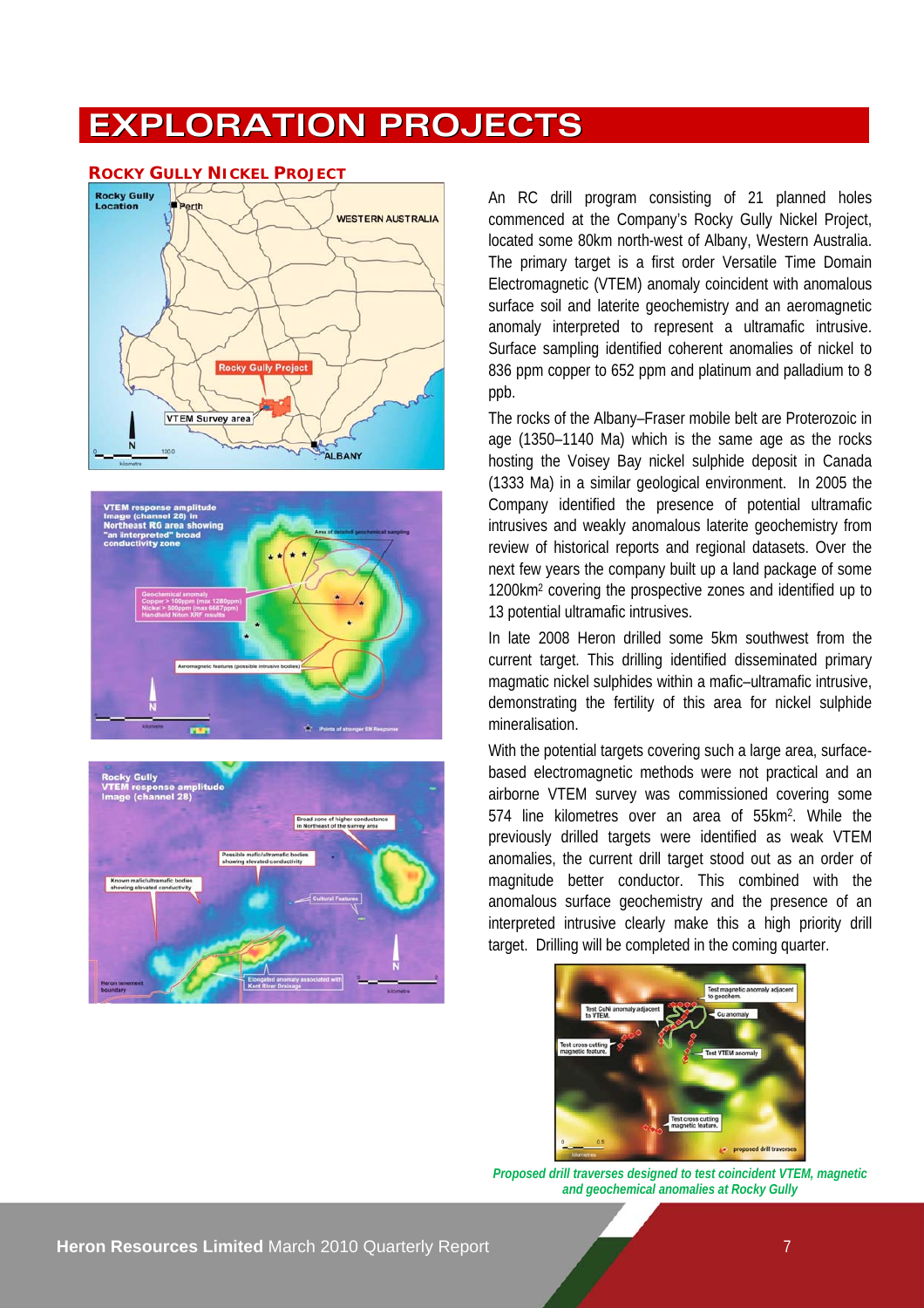### **KALPINI NICKEL PROJECT**



Two further diamond drillholes, KPDD0004–5, were completed for 665m at the Kalpini Nickel Project, located 70km north-east of Kalgoorlie. Both holes were targeting electromagnetic anomalies interpreted to be associated with nickel sulphide mineralisation along the footwall contact of the Emu Lake ultramafic horizon, in a similar stratigraphic position to where Xstrata Nickel Ltd and Emu Nickel Ltd have reported high grade nickel sulphide intercepts. The Kalpini project is situated in a similar geological setting as the rich Silver Swan mine to the northwest.

The first hole (KPDD0004) targeted a subtle downhole electromagnetic anomaly identified from hole KPDD0001. Drilling intersected six zones of disseminated iron sulphides in the footwall ultramafic unit between 95.5m and 270.6m down hole.

The second hole targeted and intersected an embaymentshaped feature identified in the detailed aeromagnetics over the eastern basal contact of the Emu Lake ultramafic unit. Minor stringer veins of pyrrhotite and chalcopyrite were intersected in felsic volcanic rocks stratigraphically directly below the ultramafic contact. These sulphides pre-date the ultramafic event and provide an excellent source of sulphur to facilitate the deposition of nickel sulphides within overlying flows. Six minor zones of magmatic disseminated sulphides consisting of pyrrhotite and minor chalcopyrite were intersected in the footwall ultramafic unit as well as one zone of stringer veins. The intersection of zones of disseminated and stringer mineralisation along the footwall contact of the Emu Lake ultramafic horizon is encouraging, which in combination with results reported previously by Xstrata Nickel Ltd and Emu Nickel Ltd on their adjacent tenements clearly demonstrates the nickel sulphide prospectivity of the belt. A soil-sampling program comprising 981 samples was conducted over the prospective horizon, along 11km of strike that Heron controls. This survey has identified two zones of anomalous surface geochemistry with nickel up to 1350 ppm, copper up to 124 ppm and platinum and palladium to 33 ppb, coincident with the footwall contact in areas previously not surveyed.

A surface moving loop electromagnetic survey comprising 137 stations over 12.5 line kilometres was completed targeting extensions of the basal contact. The Company is currently reviewing the results of the diamond drilling, regional soil geochemistry and surface electromagnetic surveys prior to conducting further drill testing.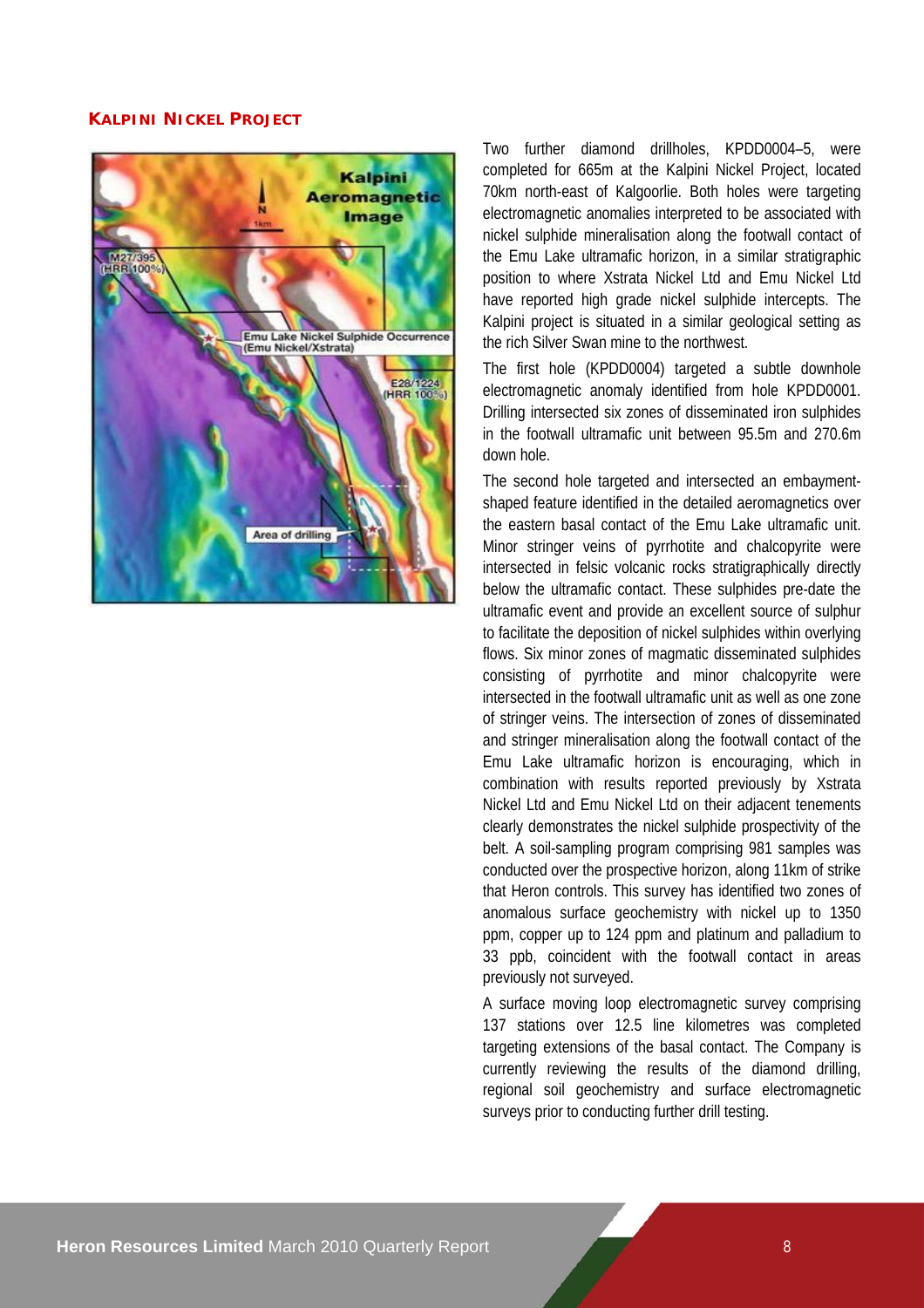

**MT ZEPHYR BASE METAL PROJECT** A conductive anomaly over 400m of strike has been identified at the Mt Zephyr volcanogenic massive sulphide (VMS) Project, located 65km north west of Leonora.,

> Heron's exploration target is a high-grade VMS deposit similar to those being mined by Jabiru Metals Limited some 60km to the west of this prospect at Jaguar and their recent discovery at Bentley, in a very similar sequence of rocks.

> Sulphide mineralisation associated with VMS style deposits is typically moderately conductive (conductivity is one of the parameters measured by EM surveys) and thus an anomaly of short strike associated with the target horizon is particularly interesting. Conductive zones of longer strike length may be related to stratigraphic conductors such as graphitic black shale horizons of no economic importance. This target with only a 400m strike length is not likely to be due to black shales.

> The anomaly is located some 200m to the west of the historical "ESSO VMS Horizon" in an area of dominantly shallow colluvial cover.

> Detailed mapping and geochemical sampling using the Niton handheld XRF analyser has identified subcrop within the colluvial plain of gossanous (the weathered product of sulphides) iron-rich rocks with elevated base metals further upgrading the prospectivity of this anomaly.

> Drill testing is planned for early in the coming quarter. A total of four second-order EM anomalies were generated.

> The ESSO VMS Horizon is an 8km long, north-westerly trending sequence of felsic volcanic rocks and related sediments with a number of VMS related copper, lead and zinc occurrences defined by mineral explorer ESSO in the 1980s.

**MT ZEPHYR GOLD-COPPER PROJECT** Diamond core drilling intersected some 85m (from 190m depth) of strongly altered basaltic and granitic rocks associated with a discrete magnetic anomaly. The target is located in the far north of its Mt Zephyr Project area, some 80km north-east of Leonora. The alteration consists dominantly of magnetite and epidote with lesser, hematite, diopside and biotite. Such alteration can be described as "skarn-type" related to the high-temperature intrusion of the granitic unit. Some minor copper sulphides (chalcopyrite) were observed lower down in this zone at around 250m depth where biotite becomes the more dominant alteration phase.

> The hole is being fast-tracked through the laboratory to provide gold, copper and other metal assays.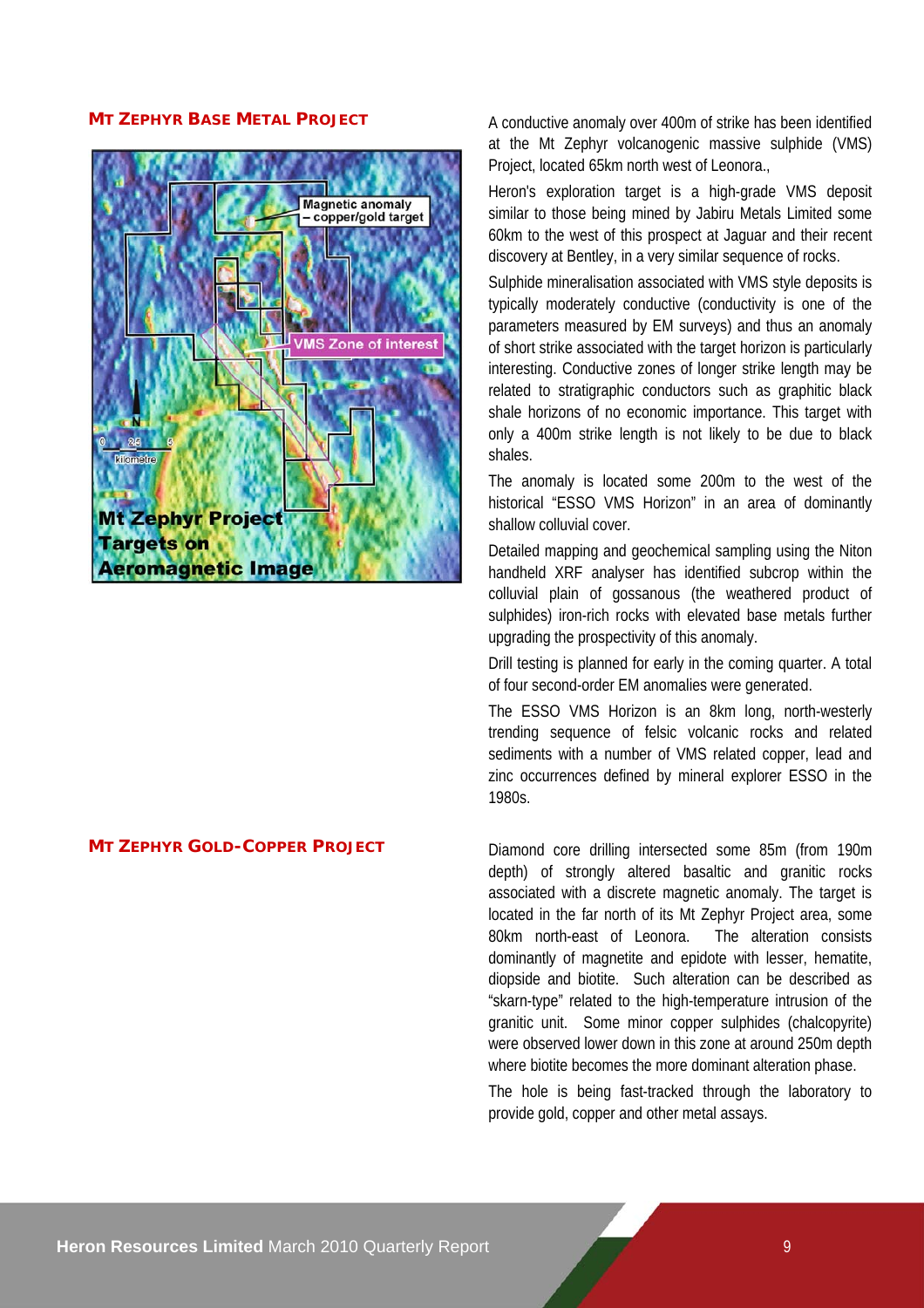The first hole into this anomaly is an encouraging result and demonstrates that a potentially mineralising system is present. With other iron-oxide and skarn systems the economic mineralisation is often off-set from the main magnetic anomaly and therefore, the Company is currently fast tracking electromagnetic and gravity surveys to identify optimum follow-up drill positions.



*Photo of Diamond Core ZRDD01 209 – 220m* 



*Photo of Diamond Core ZRDD01 245 – 251m*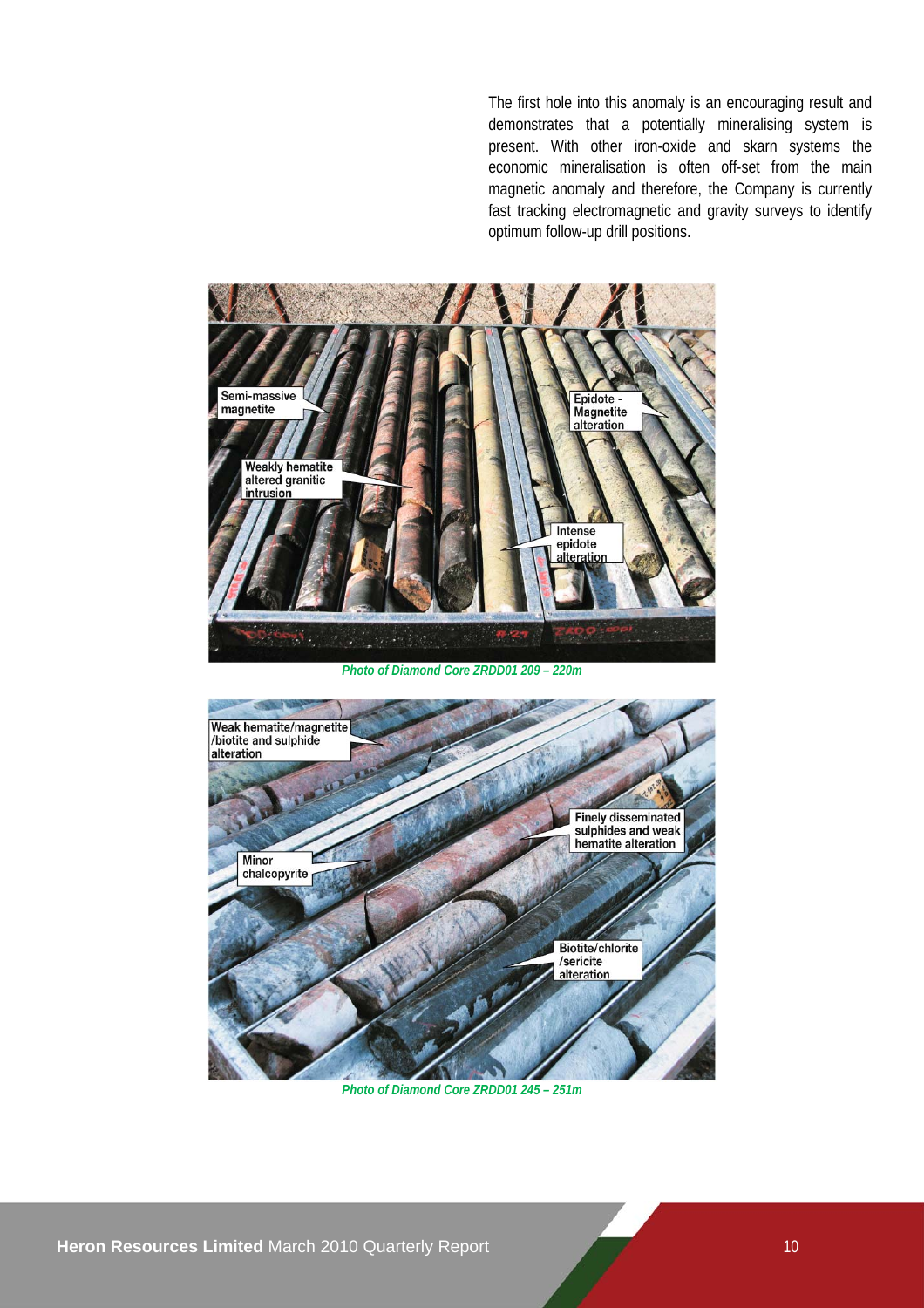# **KALGOORLIE NICKEL PROJECT**

## **KALGOORLIE NICKEL PROJECT (KNP) (HERON 100%)**



*Kalgoorlie Nickel Project- location and deposits*

Following a partner search aimed at introducing a development partner to the Kalgoorlie Nickel Project (KNP), no proposals acceptable to Heron were received. The Board resolved to maintain its 100% unencumbered ownership of the project, and keep the project under constant review as the nickel price continues to improve and technical developments for nickel laterite projects continue to evolve.

The Project has well documented advantages based on good local infrastructure, low sovereign risk, access to a skilled labour pool, low environmental risk for tailings disposal, and supportive government, environment agencies and community. The previous farm-in partner noted that the KNP is one of the most prospective nickel laterite tenement packages in the world, containing a significant resource of contained nickel metal.

Heron has since late 2009 restructured the KNP tenement holding to retain key resource tenements, with tenements considered highly prospective for mineralisation other than nickel, such as gold, now divested. Heron retains the nickel rights on a number of these tenements. The Pre-feasibility Study completed in mid 2009 had an expenditure of AU\$34.5M (fully funded by the previous partner), further ensuring the Project tenements' minimum expenditure commitments are met and are maintained in good standing.

Since mid 2009, Heron's KNP work has focused upon mineral resource estimation, and optimising the metallurgical flowsheet. These are largely desk studies, aimed at further optimising the vast amount of physical testing programs completed during the 2005-2009 Pre-feasibility Study.

The former farm-in partner estimated in their January 2009 PFS a cash cost for KNP nickel production of US\$4.42 per pound, which compares favourably to the current nickel prices in excess of US\$11.50 per pound (US\$25,000+ per tonne). The Company has a significant option value in the KNP, with its nickel resource base, and will seek to crystallise this option value as the nickel price recovers from global financial crisis imposed lows.

The Company expects that with the continued strength in the nickel price and a number of laterite projects about to be commissioned which will further validate the technical feasibility of laterite nickel production, the Project's significant value will be preserved and enhanced, for the benefit of Heron **Shareholders**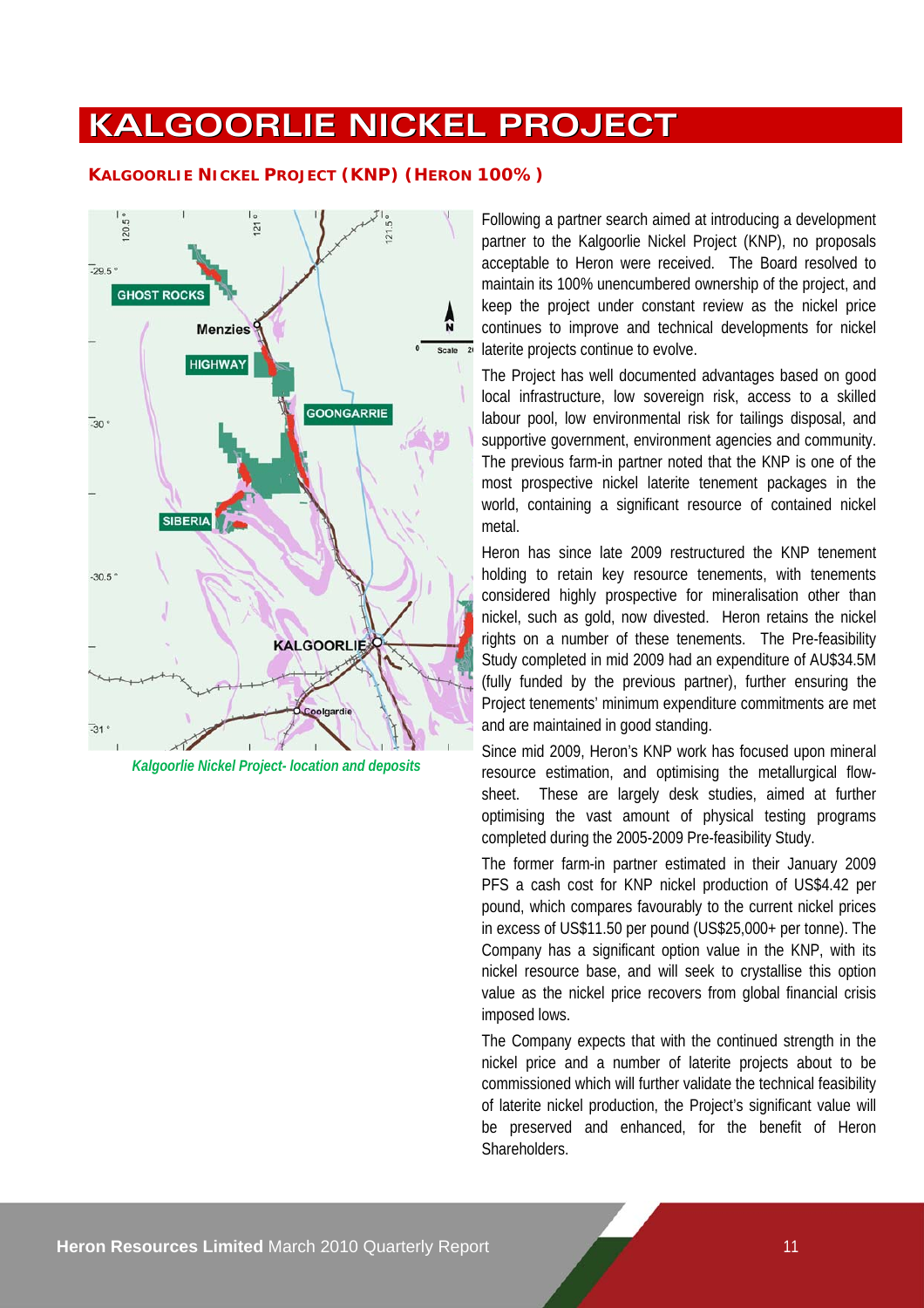# **YERILLA NICKEL COBALT PROJECT**



In May 2009 Shanshan Ningbo (Shanshan), a company listed on the Shanghai Stock Exchange entered into an agreement where they could earn 70% in the Yerilla Project by completing construction and commissioning of a mining and processing operation on site at Yerilla. Shanshan are funding all test work, including feasibility and construction, should this be warranted.

Shanshan has introduced new technology which involves segregation of the nickel and cobalt into its metallic form through kiln roasting. The nickel and cobalt are recovered by a series of magnetic separation steps. This has been successfully completed at the laboratory scale. The grade of concentrate and recovery are very sensitive to the atmospheric conditions in the kiln. With the change in equipment from laboratory to pilot scale, strategies are being developed to manage the pilot kiln to endeavour to replicate the optimised laboratory test work conditions.

Shanshan are conducting a series of laboratory tests to determine the best process to manage kiln gas conditions. This work is ongoing.

Piloting of Heron ore is unlikely to commence until these laboratory tests are completed successfully and required modifications are made to the pilot plant.

# **CORPORATE**

**CASH POSITION** CASH **POSITION** The company realised the monetary value of its Polaris holding early in the quarter as previously announced. Heron is now strongly placed with \$61 million cash, to realise business development opportunities.

**BUSINESS DEVELOPMENT** Business Development activity accelerated during the quarter with due diligence commenced on selected high quality opportunities. The increased effort in this area combined with the very strong cash position is the best way of identifying and transacting an opportunity that delivers value to Heron **Shareholders** 

**BULONG LITIGATION** The Western Australian Supreme Court proceedings commenced by Heron against Norilsk Nickel Avalon Pty Ltd, LionOre Mining International Ltd and the Receivers of the Bulong Group of the Companies (**Receivers**) as announced to the ASX on 14 December 2007 (**Bulong Litigation**) continues to progress.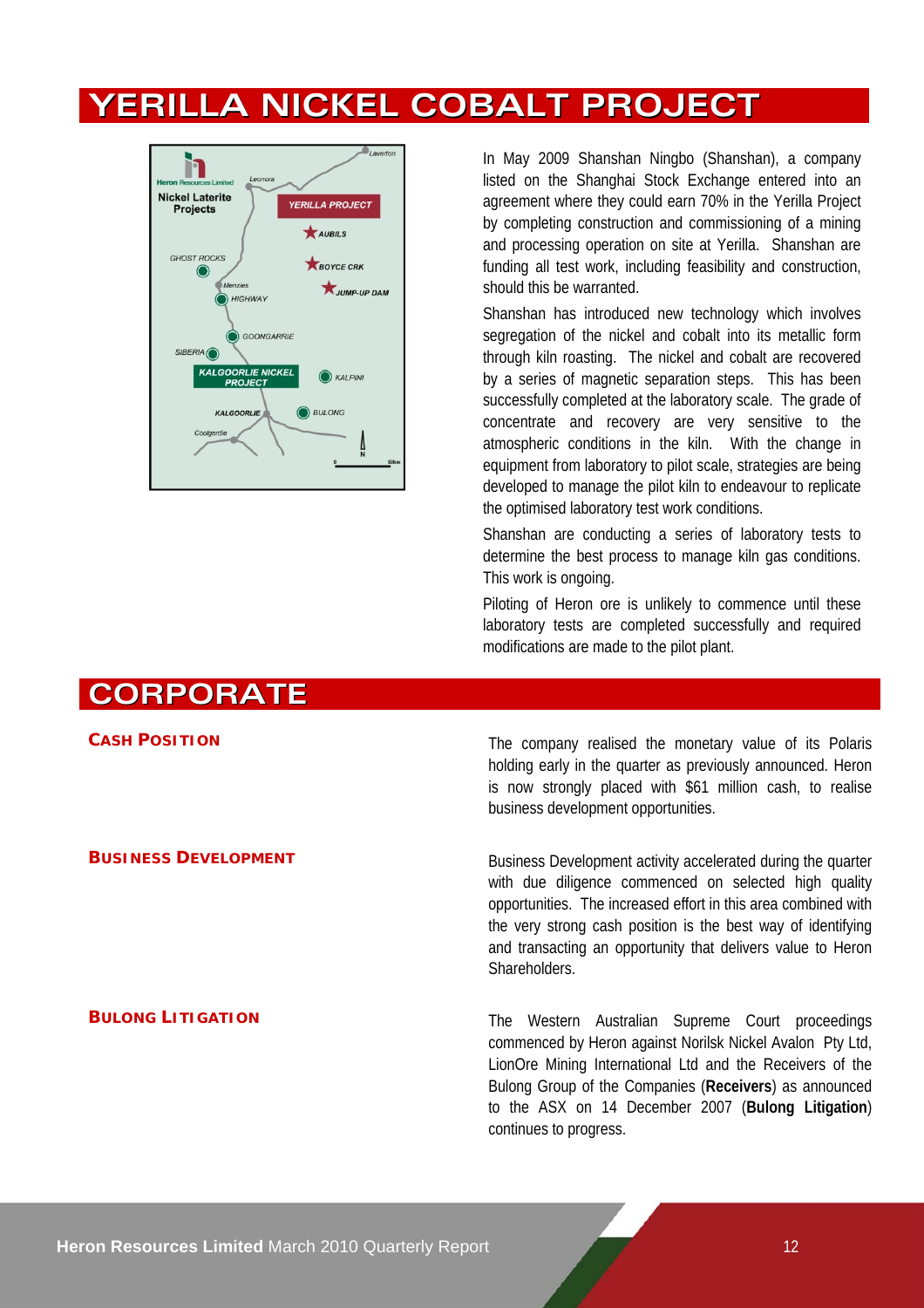The parties are in the process of finalising witness statements and other evidentiary matters which Heron anticipates will be complete by the end of May 2010. As soon as those matters are complete the parties will likely be required to attend a court appointed mediation in an attempt to resolve the matter prior to trial. If the matter cannot be resolved, Heron anticipates that the court would list the matter for trial on a date in the 4th quarter of 2010 or 1st quarter of 2011.

Heron has expended significant resources in the prosecution of the Bulong Litigation. As part of the Bulong Litigation Heron has agreed to release and indemnify the Receivers in relation to the Receivers' reasonable legal costs in the Bulong Litigation and in respect of any claims made by Norilsk Nickel Avalon Pty Ltd and LionOre Mining International Ltd against the Receivers (if made). Heron will incur further liabilities if it is unsuccessful in the Bulong Litigation.

### **JORC Compliance Statements**

N. Math Longwort

**Mathew Longworth Managing Director** 

The information in this report that relates to Mineral Resources is based on information compiled by James Ridley who is a Member of the Australasian Institute of Mining and Metallurgy. James Ridley is a full time employee of Heron Resources Limited and has sufficient experience that is relevant to the style of mineralisation and type of deposit under consideration, and to the resource estimation activities undertaken to qualify as Competent Person as defined in the 2004 Edition of the 'Australasian Code for Reporting of Exploration Results, Mineral Resources and Ore Reserves'. James Ridley consents to the inclusion in this report of the matters based on his information in the form and context that it appears. Note that Mineral Resources that are not Ore Reserves do not have demonstrated viability.

The information in this report that related to Exploration is based on information compiled by David von Perger who is a member of Australian Institute of Mining and Metallurgy. David von Perger is a full time employee of Heron Resources Limited. David von Perger has sufficient experience that is relevant to the style of mineralisation and type of deposit under consideration, and to the exploration activity that he is undertaking to qualify as Competent Person as defined in the 2004 Edition of the 'Australasian Code for Reporting of Exploration Results, Mineral Resources and Ore Reserves. David von Perger consents to the inclusion in this report of the matters based on his information in the form and context that it appears.

The information in this report that related to A1 is based on information compiled by Mathew Longworth who is a member of Australian Institute of Mining and Metallurgy. Mathew Longworth is a full time employee of Heron Resources Limited. Mathew Longworth has sufficient experience that is relevant to the style of mineralisation and type of deposit under consideration, and to the exploration activity that he is undertaking to qualify as Competent Person as defined in the 2004 Edition of the 'Australasian Code for Reporting of Exploration Results, Mineral Resources and Ore Reserves. Mathew Longworth consents to the inclusion in this report of the matters based on his information in the form and context that it appears.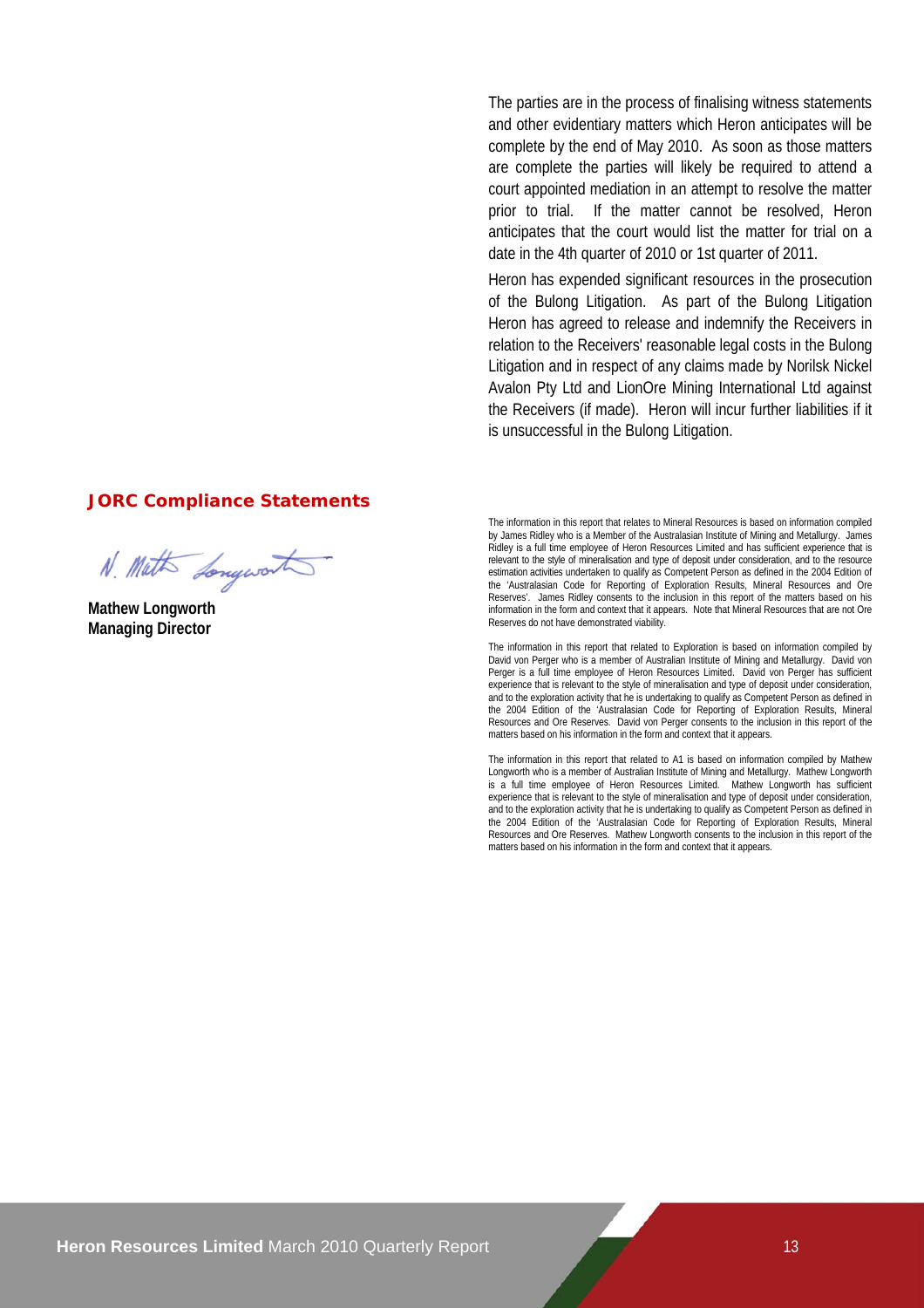## **Appendix 5B**

## **MINING EXPLORATION ENTITY QUARTERLY REPORT**

| Name of entity                                                                                                                            |                                 |                                       |  |  |
|-------------------------------------------------------------------------------------------------------------------------------------------|---------------------------------|---------------------------------------|--|--|
| <b>HERON RESOURCES LIMITED</b>                                                                                                            |                                 |                                       |  |  |
| ABN                                                                                                                                       | Quarter ended (current quarter) |                                       |  |  |
| 30 068 263 098                                                                                                                            | 31 March 2010                   |                                       |  |  |
| <b>Consolidated statement of cash flows</b>                                                                                               |                                 |                                       |  |  |
|                                                                                                                                           |                                 |                                       |  |  |
| Cash flows related to operating activities                                                                                                | <b>Current Qtr</b><br>\$A'000   | Year to Date<br>(9 months)<br>\$A'000 |  |  |
| Receipts from product sales and related debtors<br>1.1<br>1.2<br>Payments for:<br>exploration and evaluation<br>(a)<br>development<br>(b) | (1,761)<br>(865)                | (5,507)<br>(1,073)                    |  |  |
| production<br>(c)<br>administration<br>(d)<br>1.3<br>Dividends received                                                                   | (862)                           | (2,729)                               |  |  |
| Interest and other items of similar nature received<br>1.4<br>1.5<br>Interest and other costs of finance paid                             | 365                             | 845                                   |  |  |
| 1.6<br>Income taxes paid<br>1.7<br>Other - GST & sale of data                                                                             | 16                              | (1)                                   |  |  |
| <b>Net Operating Cash Flows</b>                                                                                                           | (3, 107)                        | (8, 465)                              |  |  |
| Cash flows related to investing activities                                                                                                |                                 |                                       |  |  |
| Payment for purchases of: (a)<br>1.8<br>prospects<br>equity investment<br>(b)<br>other fixed assets<br>(c)                                | (7)<br>(512)                    | (802)<br>(3,934)<br>(1, 552)          |  |  |
| 1.9<br>Proceeds from sale of:<br>prospects<br>(a)<br>equity investment<br>(b)<br>other fixed assets<br>(c)                                | 40<br>38,434                    | 213<br>43,332<br>5                    |  |  |
| 1.10 Loans to other entities<br>1.11 Loans repaid by other entities                                                                       |                                 |                                       |  |  |
| <b>Net Investing Cash Flows</b>                                                                                                           | 37,955                          | 37,262                                |  |  |
| 1.12 Total operating and investing cash flows<br>(carried forward)                                                                        | 34,848                          | 28,797                                |  |  |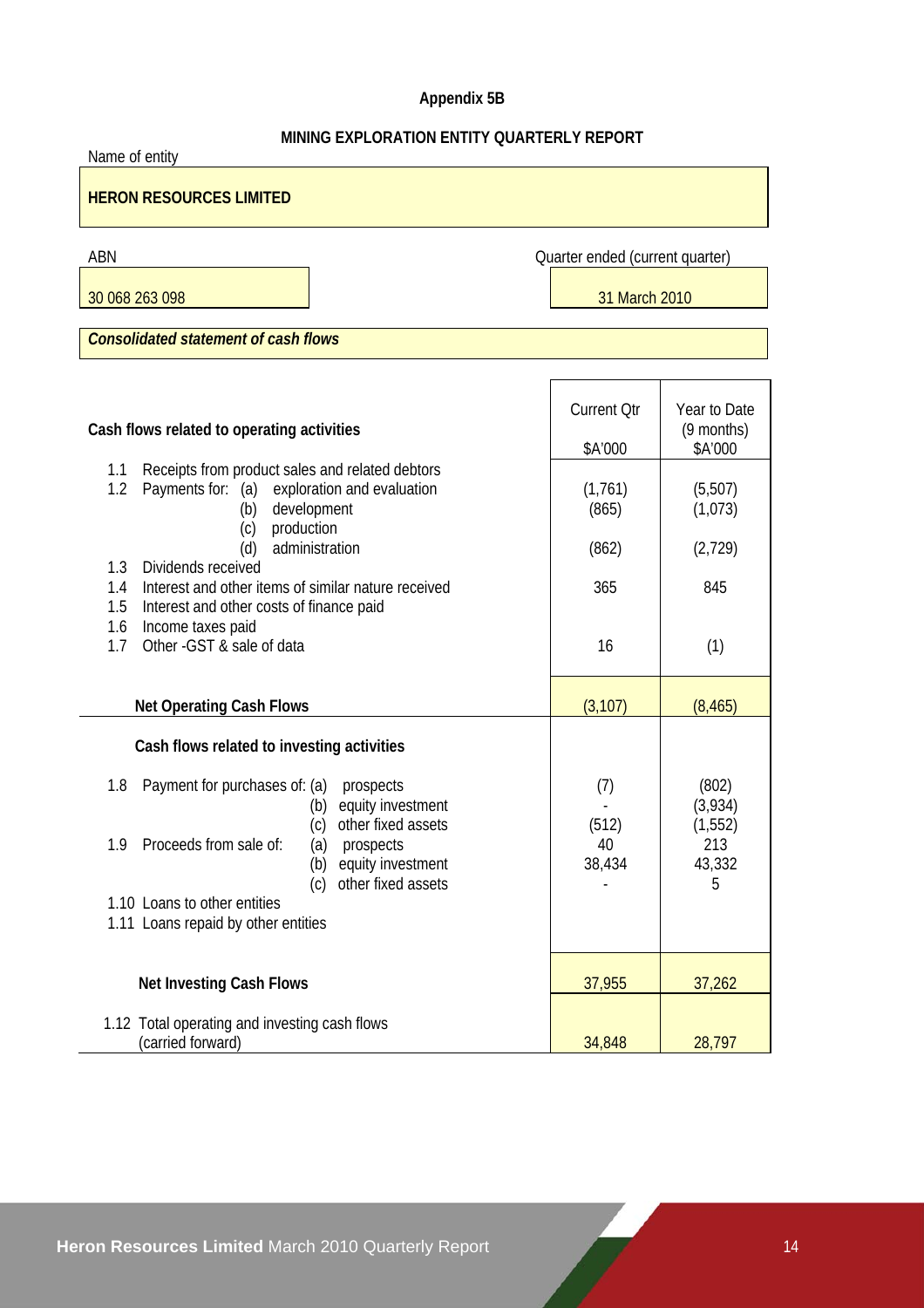| 1.12 Total operating and investing cash flows<br>(brought forward)                                                                                                                                                                           | 34,848 | 28,797 |
|----------------------------------------------------------------------------------------------------------------------------------------------------------------------------------------------------------------------------------------------|--------|--------|
| Cash flows related to financing activities                                                                                                                                                                                                   |        |        |
| 1.13 Proceeds from the issue of shares, options, etc.<br>1.14 Proceeds from the sale of forfeited shares<br>1.15 Proceeds from borrowings<br>1.16 Repayment of borrowings<br>1.17 Dividends paid<br>1.18 Other (provide details if material) |        | 2,711  |
| Net financing cash flows                                                                                                                                                                                                                     |        | 2,711  |
| Net increase (decrease) in cash held                                                                                                                                                                                                         | 34,848 | 31,508 |
| 1.19 Cash at beginning of quarter/year<br>1.20 Exchange rate adjustments                                                                                                                                                                     | 26,217 | 29,557 |
| 1.21 Cash at end of quarter                                                                                                                                                                                                                  | 61,065 | 61,065 |

 **Payments to directors of the entity and associates of the directors, payments to related entities of the entity and associates of the related entities** 

|                                                                       | <b>Current Qtr</b><br>\$A'000 |
|-----------------------------------------------------------------------|-------------------------------|
| 1.22 Aggregate amount of payments to the parties included in item 1.2 | 281                           |
| 1.23 Aggregate amount of loans to the parties included in item 1.10   |                               |

1.24 Explanation necessary for an understanding of the transactions

 Directors fees, salaries and superannuation (A\$263,165). Provision of office accommodation by director-related entity (A\$15,500). Provision of legal advice by director related entity (A\$2,098)

## **Non-cash financing and investing activities**

- 2.1 Details of financing and investing transactions which have had a material effect on consolidated assets and liabilities but did not involve cash flows
- 2.2 Details of outlays made by other entities to establish or increase their share in projects in which the reporting entity has an interest

See attached schedule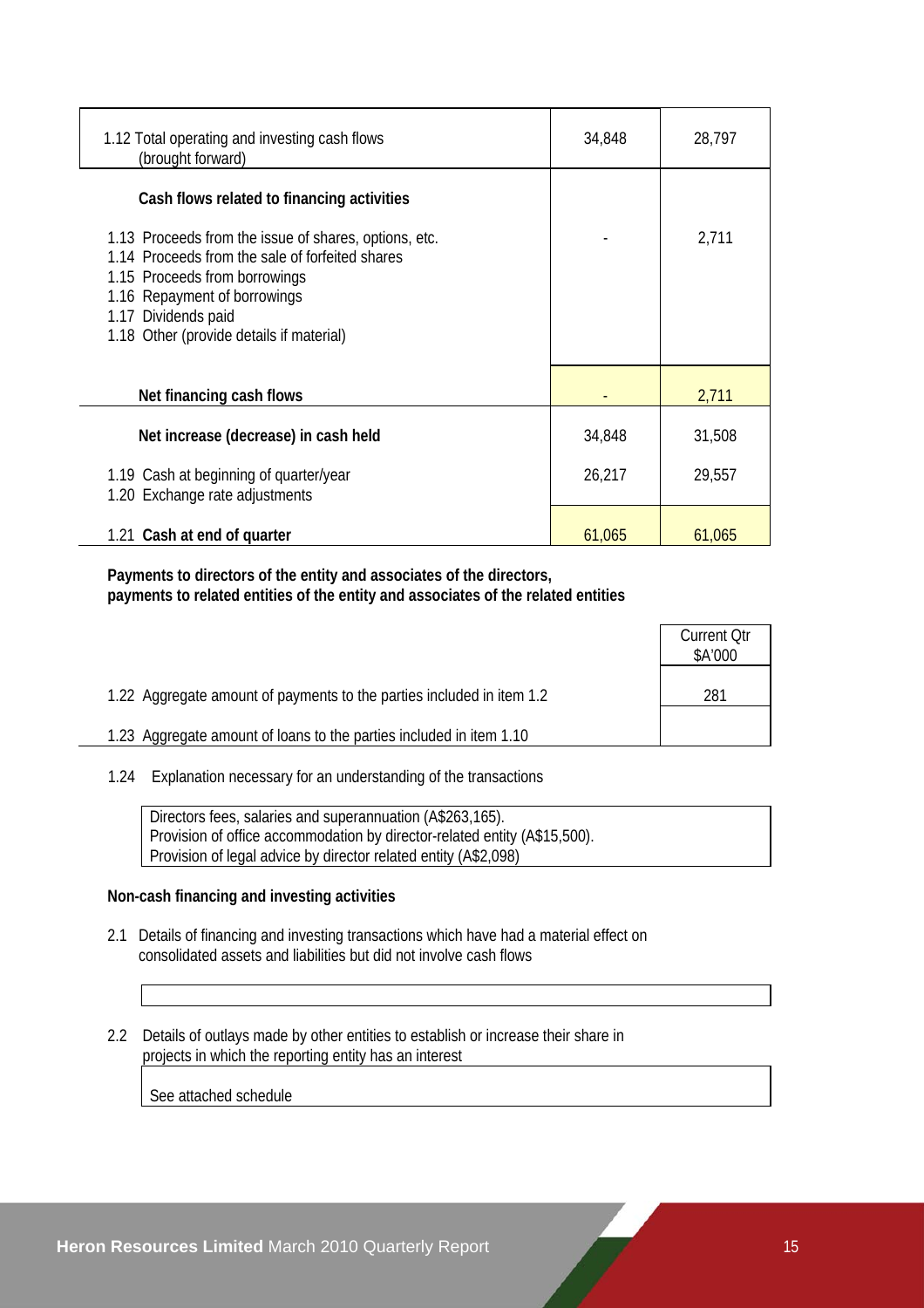## **Financing facilities available**

*Add notes as necessary for an understanding of the position*

|                                 | Amount available<br>\$A'000 | Amount used<br>\$A'000 |
|---------------------------------|-----------------------------|------------------------|
| Loan facilities<br>3.1          |                             |                        |
| 3.2 Credit standby arrangements |                             |                        |

## **Estimated cash outflows for next quarter**

|                                   | \$A'000 |
|-----------------------------------|---------|
| Exploration and evaluation<br>4.1 | 2,600   |
| 4.2 Development                   | 1,100   |
| Production<br>4.3                 |         |
| 4.4 Administration                | 750     |
| Total                             | 4,450   |

## **Reconciliation of cash**

| Reconciliation of cash at the end of the quarter (as<br>shown in the consolidated statement of cash flows) to<br>related items in the accounts as follows. | <b>Current Quarter</b><br>\$A'000 | <b>Previous Quarter</b><br>\$A'000 |
|------------------------------------------------------------------------------------------------------------------------------------------------------------|-----------------------------------|------------------------------------|
| 5.1 Cash on hand and at bank                                                                                                                               | 231                               | 180                                |
| 5.2 Deposits at call                                                                                                                                       | 60,189                            | 25,389                             |
| 5.3 Bank Overdraft                                                                                                                                         |                                   |                                    |
| 5.4 Other (provide details)<br>Property Rental bond<br>Environmental bonds<br><b>Escrow Accounts</b>                                                       | 62<br>510<br>73                   | 65<br>510<br>73                    |
| Total: cash at end of quarter (Item 1.21)                                                                                                                  | 61,065                            | 26,217                             |

 $\overline{\phantom{a}}$ 

 $\Gamma$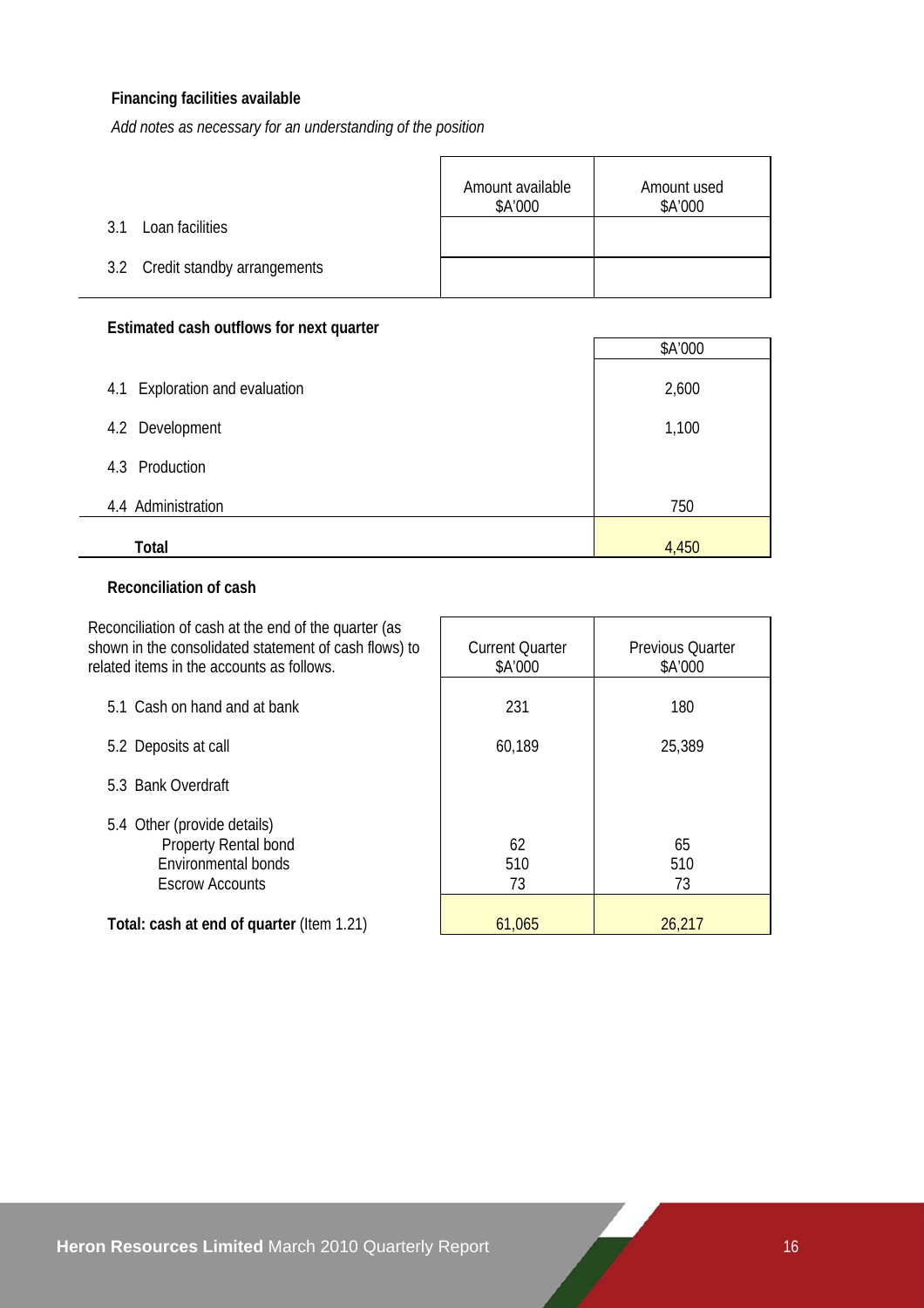## **Changes in interests in mining tenements**

|                                                                            | Tenement<br>reference | Nature of interest<br>(note (2)) | Interest at<br>Begin of<br>Quarter | Interest at<br>End of<br>Quarter |
|----------------------------------------------------------------------------|-----------------------|----------------------------------|------------------------------------|----------------------------------|
| Interests in mining<br>6.1<br>tenements relinquished,<br>reduced or lapsed |                       | See attached<br>schedule         |                                    |                                  |
| Interests in mining<br>6.2<br>tenements acquired or<br>increased           |                       | See attached<br>schedule         |                                    |                                  |

## **Issued and quoted securities at end of current quarter**

 *Description includes rate of interest and any redemption or conversion rights together with prices and dates.* 

|                                                         | Total<br>number | Number      | Issue price per          | Amount paid up               |
|---------------------------------------------------------|-----------------|-------------|--------------------------|------------------------------|
|                                                         |                 | quoted      | security<br>(see note 3) | per security (see<br>note 3) |
|                                                         |                 |             | (3)                      | (3)                          |
| 7.1 Preference securities<br>(description)              |                 |             |                          |                              |
| 7.2 Changes during Quarter                              |                 |             |                          |                              |
| Increases through share<br>(a)                          |                 |             |                          |                              |
| issues                                                  |                 |             |                          |                              |
| Decreases through<br>(b)<br>returns of capital,         |                 |             |                          |                              |
| buybacks, redemptions                                   |                 |             |                          |                              |
| <b>Ordinary securities</b>                              | 252,985,787     | 252,985,787 |                          |                              |
| 7.3 Changes during Quarter *                            |                 |             |                          |                              |
| Increases through share<br>(a)                          |                 |             |                          |                              |
| issues                                                  |                 |             |                          |                              |
| Decreases through<br>(b)                                |                 |             |                          |                              |
| returns of capital,                                     |                 |             |                          |                              |
| buybacks                                                |                 |             |                          |                              |
| 7.4 Convertible debt securities<br><i>(description)</i> |                 |             |                          |                              |
| 7.5 Changes during Quarter                              |                 |             |                          |                              |
| (a) Increases through issues                            |                 |             |                          |                              |
| Decreases through<br>(b)                                |                 |             |                          |                              |
| securities matured,                                     |                 |             |                          |                              |
| converted                                               |                 |             |                          |                              |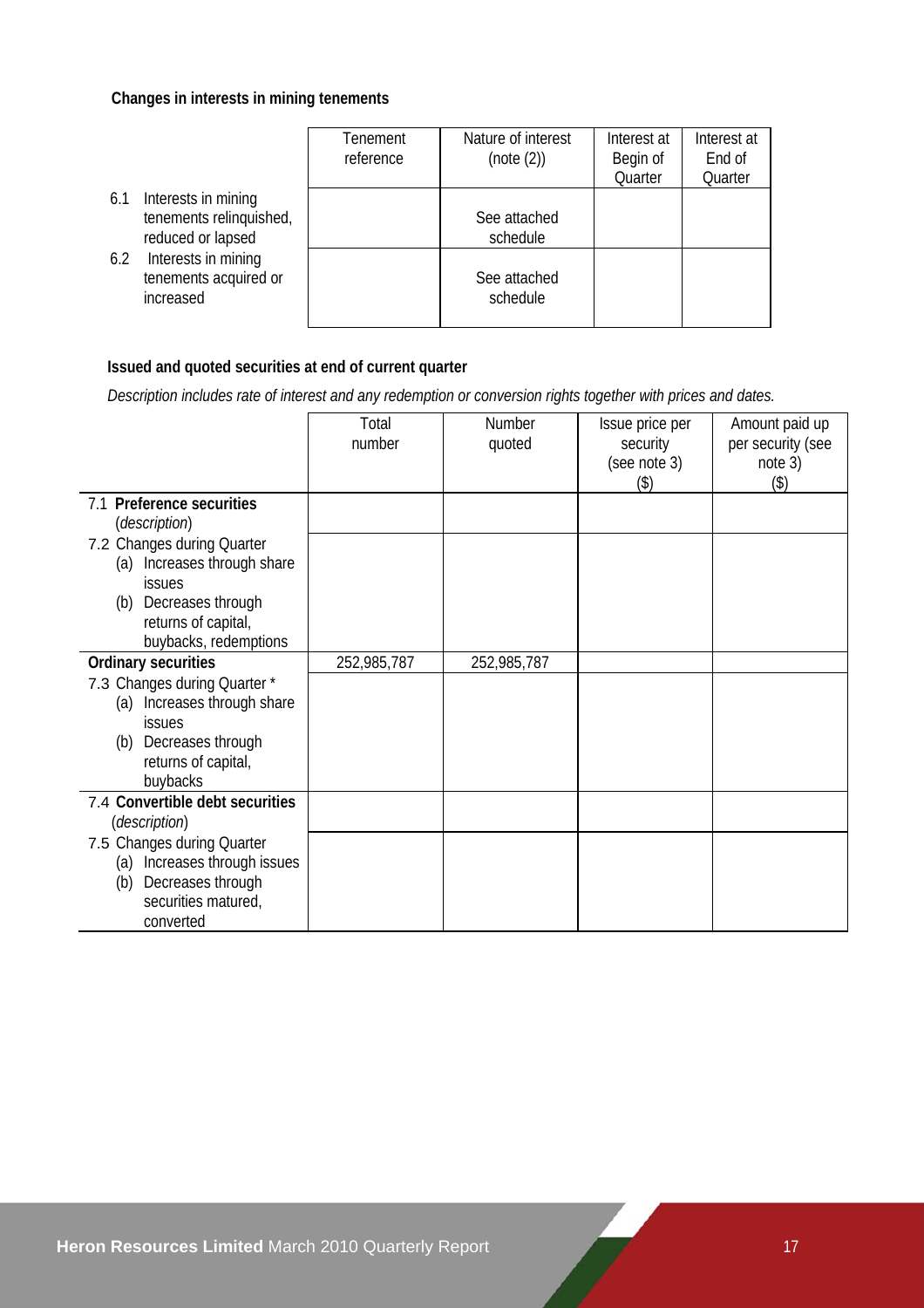| 7.6 Options                  |           |     | Exercise Price | <b>Expiry Date</b> |
|------------------------------|-----------|-----|----------------|--------------------|
| (description and conversion  | 950,000   | Nil | \$0.6864       | 1/06/2010          |
| factor)                      | 5,000,000 | Nil | \$0.6864       | 7/09/2010          |
|                              | 1,050,000 | Nil | \$0.6864       | 1/11/2010          |
|                              | 5,000,000 | Nil | \$0.6864       | 7/09/2016          |
|                              | 2,750,000 | Nil | \$1.4864       | 31/12/2015         |
|                              | 100,000   | Nil | \$1.38         | 30/06/2011         |
|                              | 100,000   | Nil | \$1.48         | 30/06/2011         |
|                              | 100,000   | Nil | \$1.54         | 30/06/2011         |
|                              | 1,500,000 | Nil | \$1.00         | 05/06/2012         |
|                              | 2,500,000 | Nil | \$1.50         | 05/06/2013         |
|                              | 3,500,000 | Nil | \$2.00         | 05/06/2013         |
|                              | 5,250,000 | Nil | \$2.50         | 05/06/2014         |
|                              | 100,000   | Nil | \$1.48         | 02/01/2012         |
|                              | 100,000   | Nil | \$1.50         | 02/01/2012         |
|                              | 4,818,776 | Nil | \$0.30         | 09/06/2014         |
|                              | 2,600,000 | Nil | \$0.25         | 25/06/2012         |
|                              | 4,200,000 | Nil | \$0.425        | 25/06/2014         |
| 7.7 Issued during Quarter    |           |     |                |                    |
|                              |           |     |                |                    |
| 7.8 Exercised during Quarter |           |     |                |                    |
|                              |           |     |                |                    |
| 7.9 Expired during Quarter   |           |     |                |                    |
|                              |           |     |                |                    |
| 7.10 Debentures              |           |     |                |                    |
| (totals only)                |           |     |                |                    |
| 7.11 Unsecured notes         |           |     |                |                    |
| (totals only)                |           |     |                |                    |
|                              |           |     |                |                    |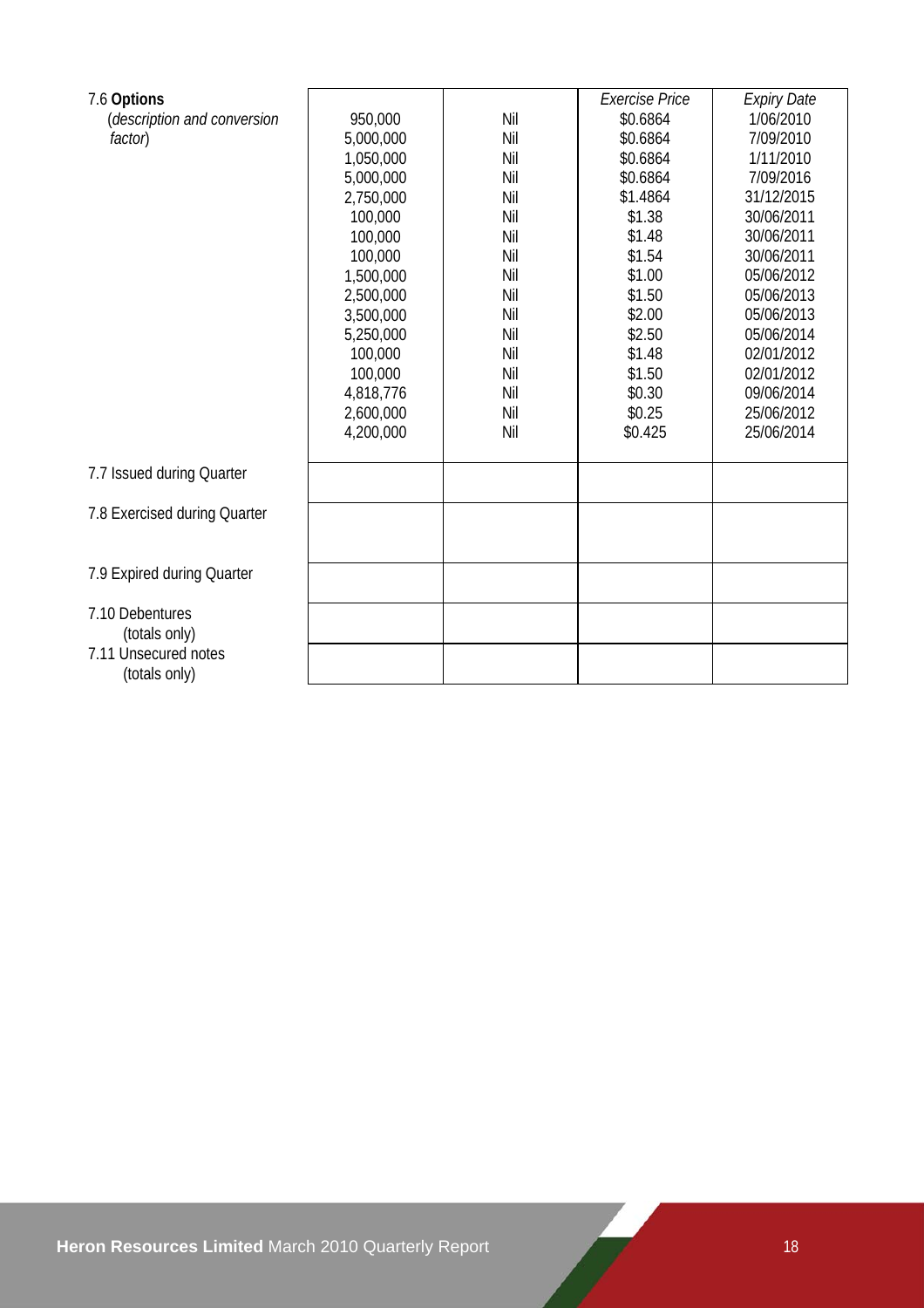## **Compliance 2.2 Details of outlays made by other entities to establish or increase their share in projects in which the reporting entity has an interest.**

- 1. Southern Gold Limited may earn an initial 51% interest in three tenements comprising Heron's Bulong South Project through expenditure of \$120,000 over a two year period from October 2009.
- 2. Ningbo Shanshan Co Ltd, may earn a 70% interest in the Company's Yerilla Project by sole funding construction and commissioning of the Project to an agreed capacity following a positive feasibility outcome. The agreement is subject to Australian and Chinese regulatory approvals.
- 3. Metaliko Resources Ltd has purchased an option to Heron's gold tenements with Heron keeping the rights to nickel. The option will be deemed to have been exercised immediately upon Metaliko listing on the ASX.

## **6.1 Interests in Mining Tenements transferred, relinquished, reduced or lapsed. (includes tenements that have lapsed and/or expired that may have subsequent Heron tenement in place)**

| Tenement  | Nature of Interest       | % Beginning of | % At end of Quarter |
|-----------|--------------------------|----------------|---------------------|
|           |                          | Quarter        |                     |
| P25/01724 | Registered Holder        | 100            | 0                   |
| P25/01725 | <b>Registered Holder</b> | 100            | $\mathbf 0$         |
| P24/03642 | Registered Holder        | 100            | $\boldsymbol{0}$    |
| P24/03776 | <b>Registered Holder</b> | 100            | $\overline{0}$      |
| E27/00243 | Registered Holder        | 100            | $\overline{0}$      |
| E28/01985 | Registered Holder        | 100            | $\overline{0}$      |
| E39/00831 | Registered Holder        | 100            | $\mathbf 0$         |
| E28/01832 | Registered Holder        | 100            | $\boldsymbol{0}$    |
| P15/05306 | Registered Holder        | 100            | $\mathbf 0$         |
| E36/00576 | Registered Holder        | 100            | $\mathbf 0$         |
| E38/01727 | Registered Holder        | 100            | $\overline{0}$      |
| E38/01911 | Registered Holder        | 100            | $\mathbf 0$         |
| P36/01525 | Registered Holder        | 100            | $\boldsymbol{0}$    |
| E28/01909 | <b>Registered Holder</b> | 100            | $\mathbf 0$         |
| E29/00527 | Registered Holder        | 100            | $\mathbf 0$         |
| E29/00544 | Registered Holder        | 100            | $\mathbf 0$         |
| E04/01814 | Registered Holder        | 100            | $\mathbf 0$         |
| E04/01821 | Registered Holder        | 100            | $\mathbf 0$         |
| E57/00772 | Registered Holder        | 100            | $\boldsymbol{0}$    |
| E51/01286 | Registered Holder        | 100            | $\overline{0}$      |
| E39/01269 | Registered Holder        | 100            | $\overline{0}$      |
| M25/00019 | Registered Holder        | 100            | $\mathbf 0$         |
| M25/00032 | Registered Holder        | 100            | $\mathbf 0$         |
| M25/00036 | Registered Holder        | 100            | $\overline{0}$      |
| M25/00058 | Registered Holder        | 100            | $\boldsymbol{0}$    |
| M25/00064 | Registered Holder        | 100            | $\boldsymbol{0}$    |
| M25/00081 | Registered Holder        | 100            | $\boldsymbol{0}$    |
| M25/00082 | Registered Holder        | 100            | $\mathbf 0$         |
| M25/00149 | Registered Holder        | 100            | $\boldsymbol{0}$    |
| E31/00879 | Registered Holder        | 100            | $\boldsymbol{0}$    |
| E28/01986 | <b>Registered Holder</b> | 100            | $\overline{0}$      |
| E15/01118 | <b>Registered Holder</b> | 100            | $\boldsymbol{0}$    |
| P26/03283 | Registered Holder        | 100            | $\mathbf 0$         |
| P26/03284 | Registered Holder        | 100            | $\overline{0}$      |
| P26/03285 | Registered Holder        | 100            | $\boldsymbol{0}$    |
| E28/01607 | Registered Holder        | 100            | $\mathbf 0$         |
| P28/01121 | Registered Holder        | 100            | $\mathbf 0$         |